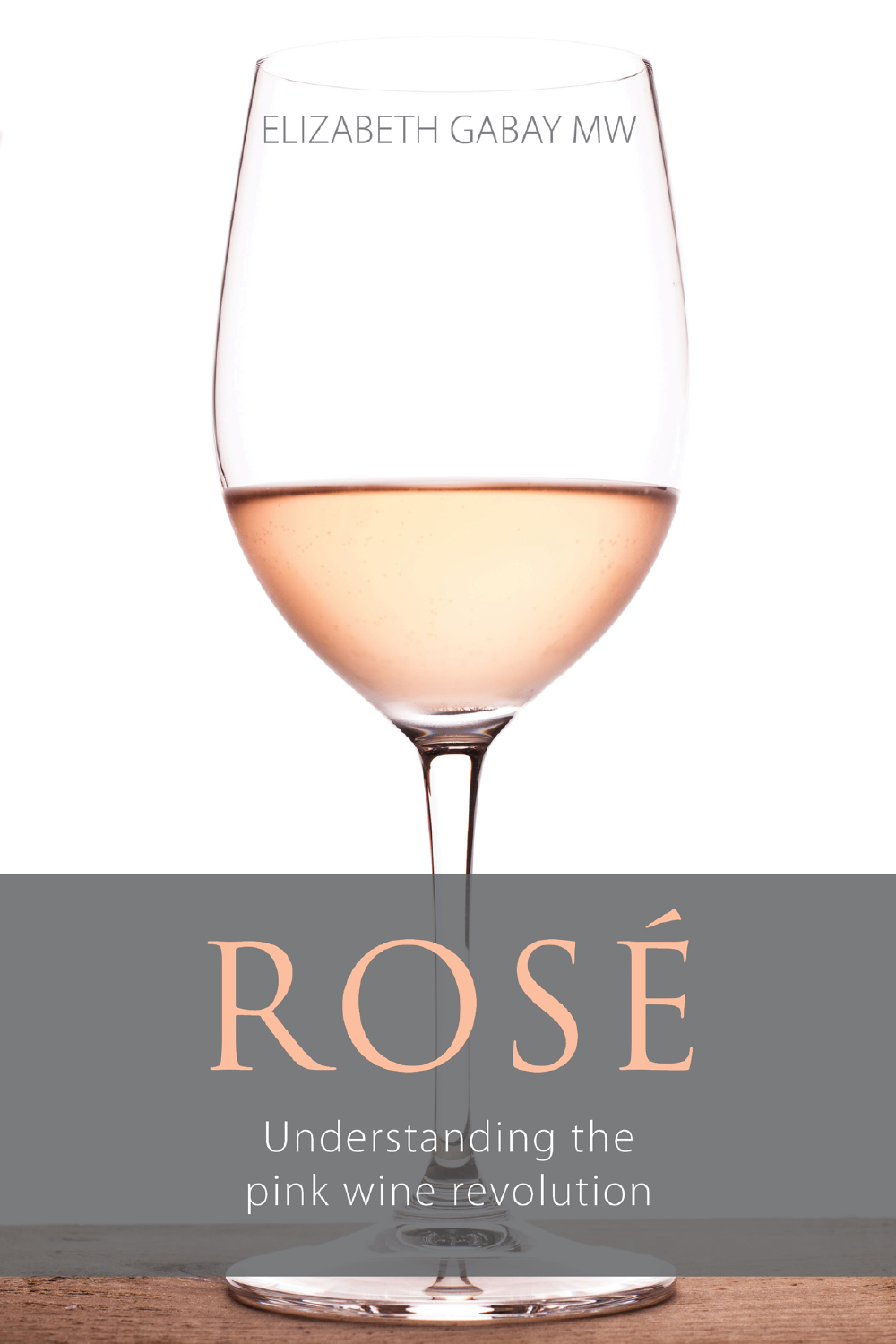Copyright © Elizabeth Gabay, 2018

The right of Elizabeth Gabay to be identified as the author of this book has been asserted in accordance with the Copyright, Designs and Patents Act 1988.

First published in 2018 by Infinite Ideas Limited www.infideas.com

All rights reserved. Except for the quotation of small passages for the purposes of criticism or review, no part of this publication may be reproduced, stored in a retrieval system or transmitted in any form or by any means, electronic, mechanical, photocopying, recording, scanning or otherwise, except under the terms of the Copyright, Designs and Patents Act 1988 or under the terms of a licence issued by the Copyright Licensing Agency Ltd, 90 Tottenham Court Road, London W1T 4LP, UK, without the permission in writing of the publisher. Requests to the publisher should be emailed to the Permissions Department, permissions@infideas.com.

A CIP catalogue record for this book is available from the British Library

ISBN 978–1–906821–93–7

Brand and product names are trademarks or registered trademarks of their respective owners.

All web addresses were checked and correct at time of going to press.

Front cover image Bernd Schmidt/Alamy Stock Photo. Back cover image of Château Barbeyrolles © Hervé Fabre.

Typeset by Digitrans Media, India

Printed in U.S.A.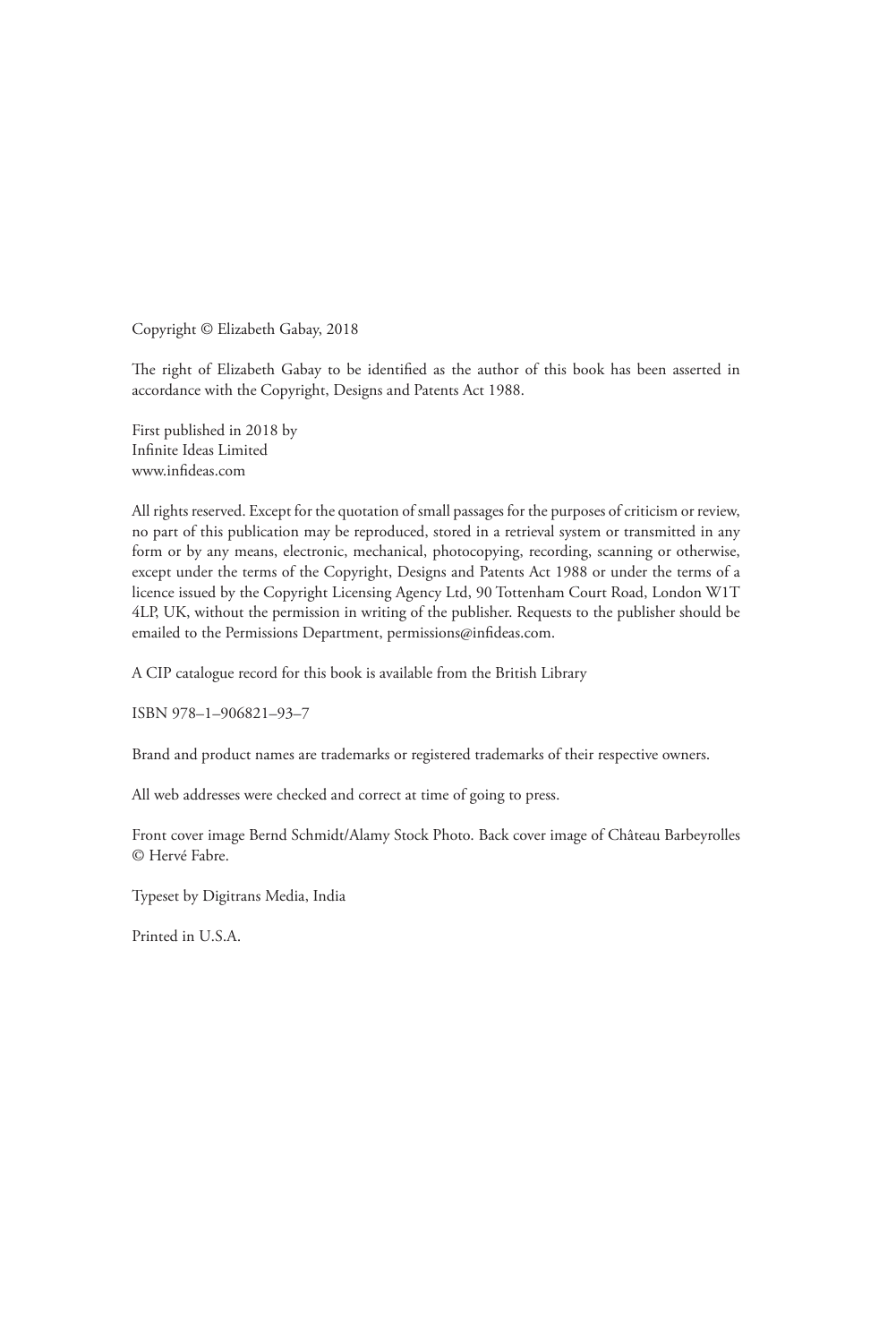# **CONTENTS**

| Introduction: the ugly duckling                    |                                                             | 1   |
|----------------------------------------------------|-------------------------------------------------------------|-----|
| 1.                                                 | The history of rosé wine                                    | 5   |
| 2.                                                 | Viticulture and winemaking                                  | 11  |
| 3.                                                 | Historic rosé regions                                       | 31  |
| 4.                                                 | The rosés of Provence                                       | 65  |
| 5.                                                 | Classic French regional rosés                               | 89  |
| 6.                                                 | North American rosé                                         | 105 |
| 7.                                                 | The southern hemisphere                                     | 129 |
| 8.                                                 | Pink sparkling wine                                         | 159 |
| 9.                                                 | Spanish and Portuguese rosé                                 | 175 |
|                                                    | 10. Italian rosé                                            | 197 |
|                                                    | 11. Rosés from Northern and Central European Varieties      | 215 |
|                                                    | 12. French-influenced Mediterranean rosé                    | 231 |
|                                                    | 13. The Balkans, the Adriatic and the eastern Mediterranean | 257 |
|                                                    | 14. The business of rosé                                    | 279 |
|                                                    | Conclusion: the swan emerges                                | 311 |
| Appendix: Rosé wine terminology in other languages |                                                             | 313 |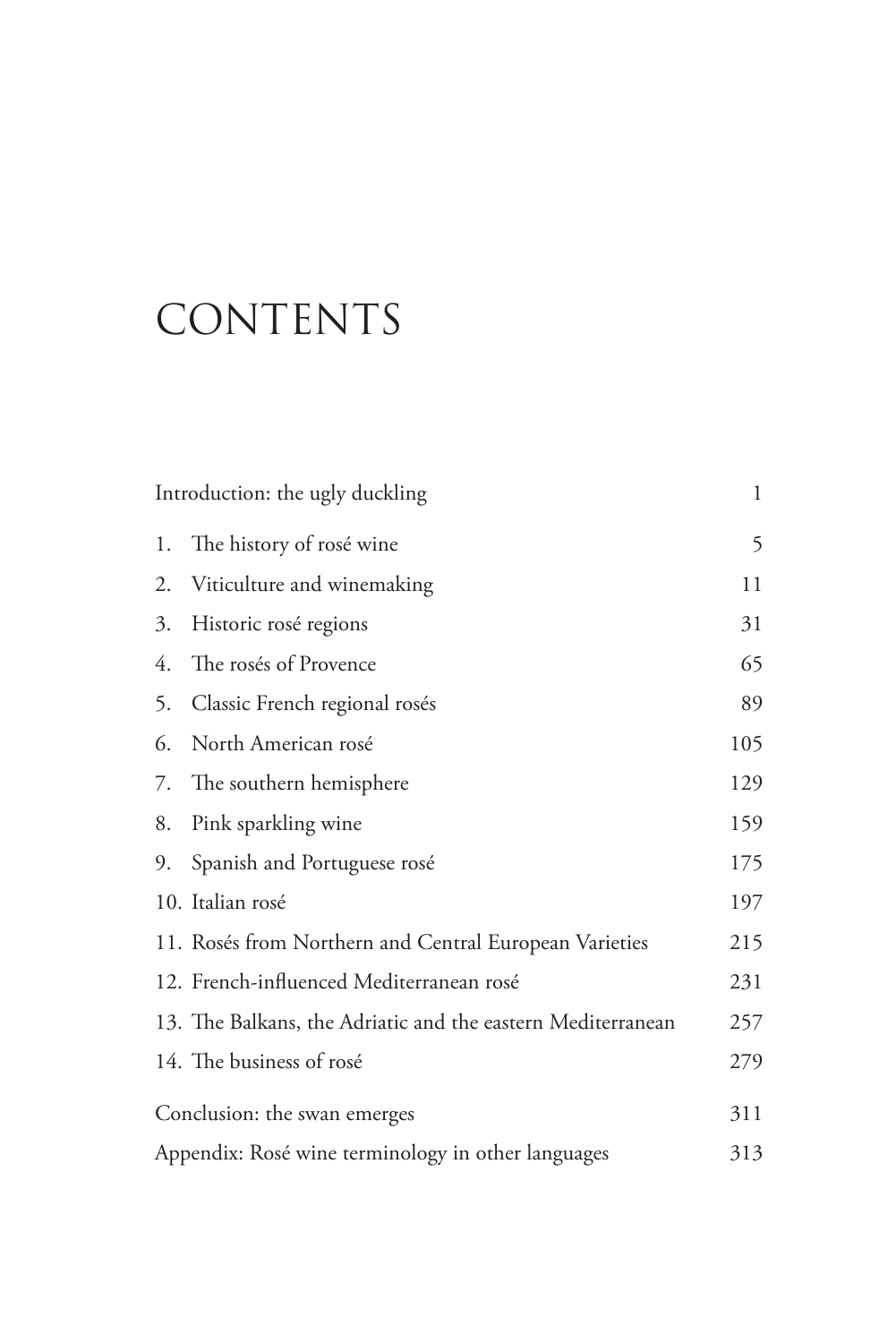| Bibliography     | 315 |
|------------------|-----|
| Acknowledgements | 317 |
| Index            | 321 |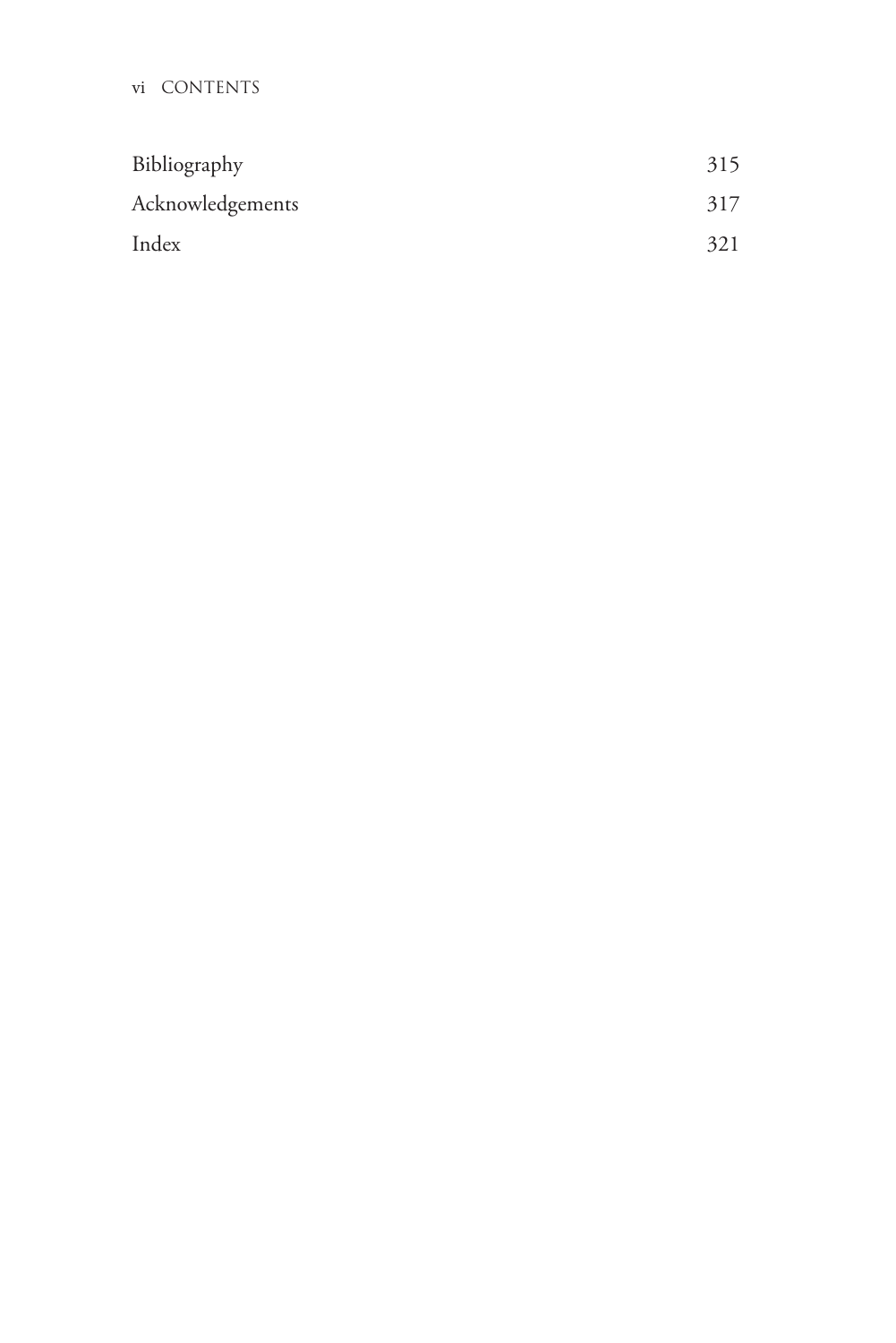# INTRODUCTION: THE UGLY DUCKLING

In 1975 Pamela Vandyke Price wrote that 'Pink wines are not among the great classics'. Rosé has made great strides since then, so that today, I would have to disagree.

Rosé wine has benefited over the last twenty-five years from a boom in quality and production volume. Rosés are often considered simple, fresh and undemanding, appealing to young, first-time drinkers otherwise intimidated by the complex world of reds and whites.

While this notion has been great for sales, it has not helped rosé's image. After a wine is promoted as 'simple, fresh and undemanding' for twenty-five years, the idea takes hold. When combined with successful marketing, illustrating the beauties of a pink wine, often by the sea or pool, with a leisurely lifestyle of glamour and fun – the role of rosé might appear immutable.

But luckily, winemakers are creative. Now that the skills for producing good rosé have been widely mastered, an ever-increasing number are doing something a little different. If oak, amphorae, *battonage*, maceration and grape varieties are used differently, how might rosé change? Often the new styles produced are so different to the rosé wines most people know, that they have been difficult to sell or fail to receive acknowledgment. Darker rosés can lose marks in competitions and be commercially unsuccessful because their colour is unfashionable. Complex rosés suffer as they are too demanding.

Economics and marketing are both of great importance in the world of rosé. While often a winemaker continues to produce wines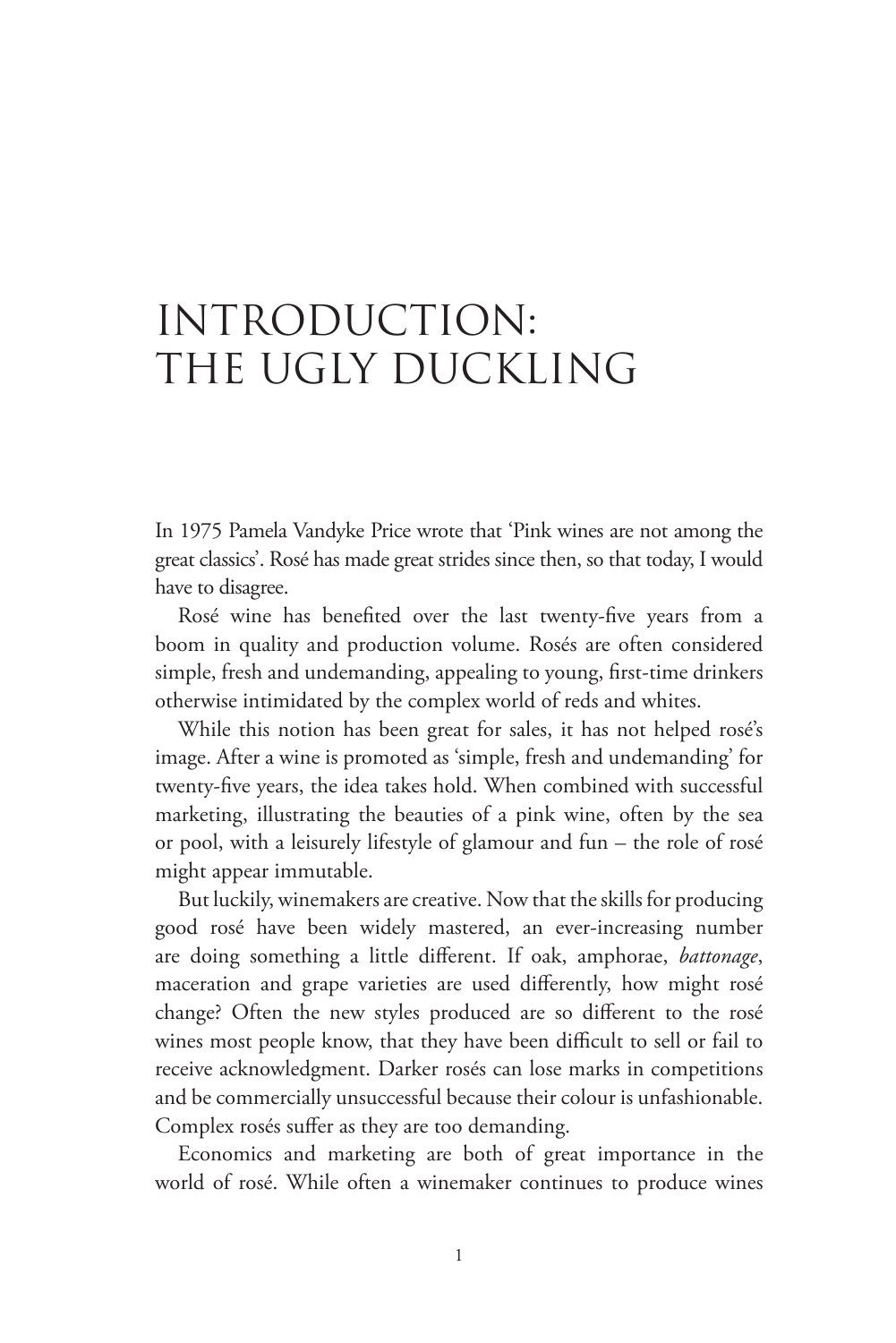#### 2 INTRODUCTION

in his commercial style – to pay the bills – he may also sell a few cases of the special rosé to those who appreciate it. These 'unicorn' rosés remain largely unknown, unreported and unrecognized, and are often difficult to find. A treasure trail through connections, friends of friends, journalists and local wine bloggers has helped me discover many that remain hidden to most consumers.

As I looked into the range of rosés available, I realized that I first needed to answer the question 'What is a rosé?' This sounds simple, but every rule has its exceptions.

Rosés are pink? Well, yes, but some rosés are so pale they are almost white with just the faintest tinge of creamy blush. Other rosés are so dark, they are almost red. Some countries even have names for different colours of rosé, to indicate different styles. Rosé is a catch-all name.

Rosés are made like a white wine? Yes, but … . Unlike red wines, rosés are not fermented on the skins, although some *start* fermentation on the skins and are then bled off. But they are not white wines, and they have more in common with amber (or orange) wines if they have extended skin maceration.

Researching this book has been a voyage of discovery, with many rosés exciting me as much as good red and white wines. Far from feeling I fully explored rosé, I realize there are many more rosés: styles previously unknown; rosés known only to locals; rosés exclusively for export; rosés newly created. Sometimes I had to press producers to show me wines that are not usually available.

As rosé is increasingly recognized as a serious wine, its potential quality is leading to a growth in niche wines. Some producers are returning to local traditions and varieties, others are exploring and creating new styles. Looking at rosé in more detail is vital in enabling consumers to be aware of the variety of serious and beautiful styles available and to enable them to look beyond its 'ugly duckling' past. I look forward to the day when more rosés achieve that 'wow' factor now given only to great reds and whites, to when restaurant wine lists for reds and whites are rivalled by their selection of rosés.

As Ruth Ellen Church wrote, long ago in 1966, 'If you think pink, why not adventure a bit, for every wine growing country produces pink wines.' Of course, with thousands of rosé wines produced all over the world it has been impossible to taste all. I have tried to highlight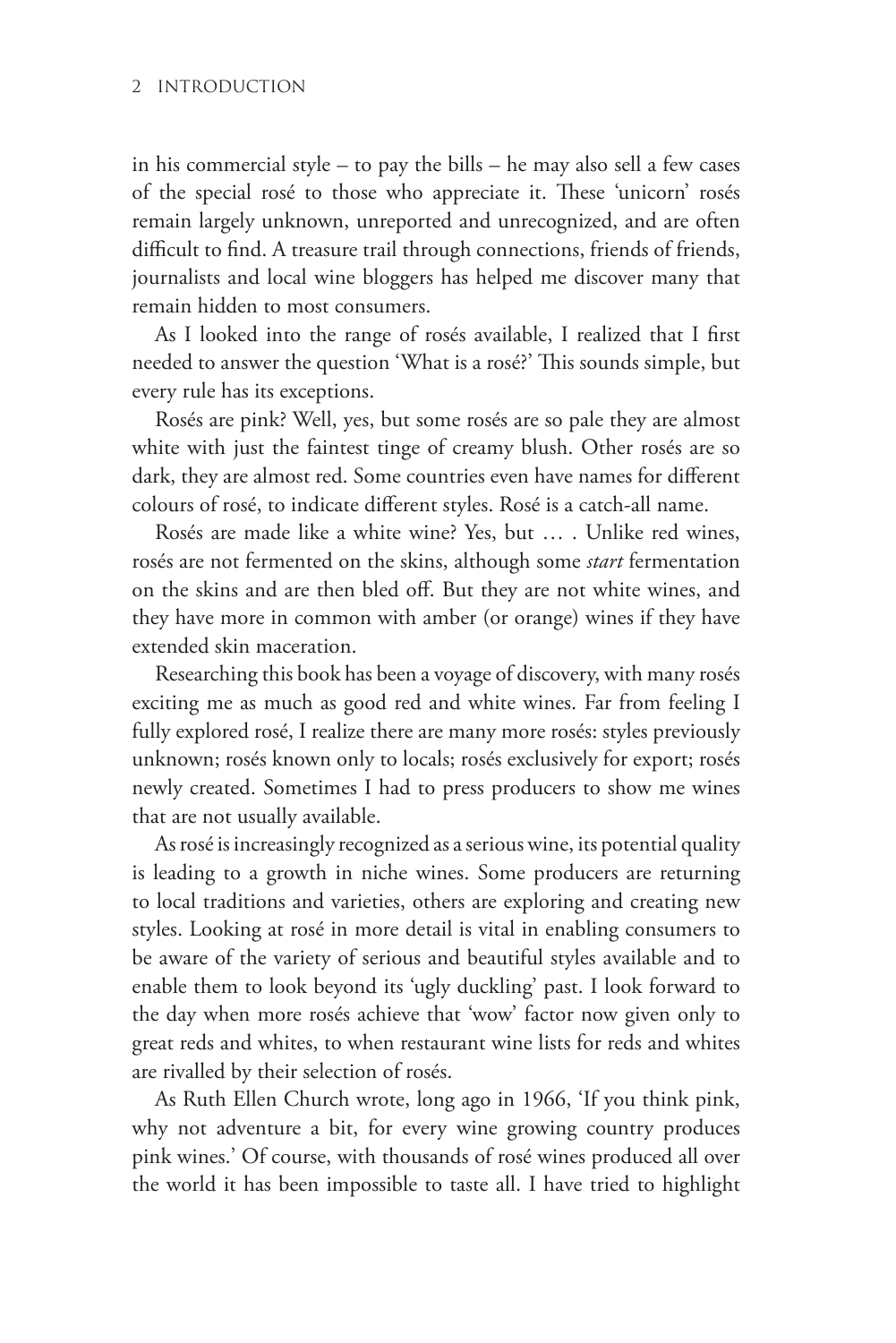the amazing variety and potential for quality, and the inventiveness of winemakers. With the limited space in this book, it has been impossible even to include every rosé I have tasted.

For me, rosé is moving forward and becoming more exciting. I hope this book not only reflects my growing enthusiasm, but also draws the reader in to seek and discover more rosés.

This book is an acknowledgment of the energy and creativity of winemakers who are experimenting with and pushing the boundaries of rosé-making.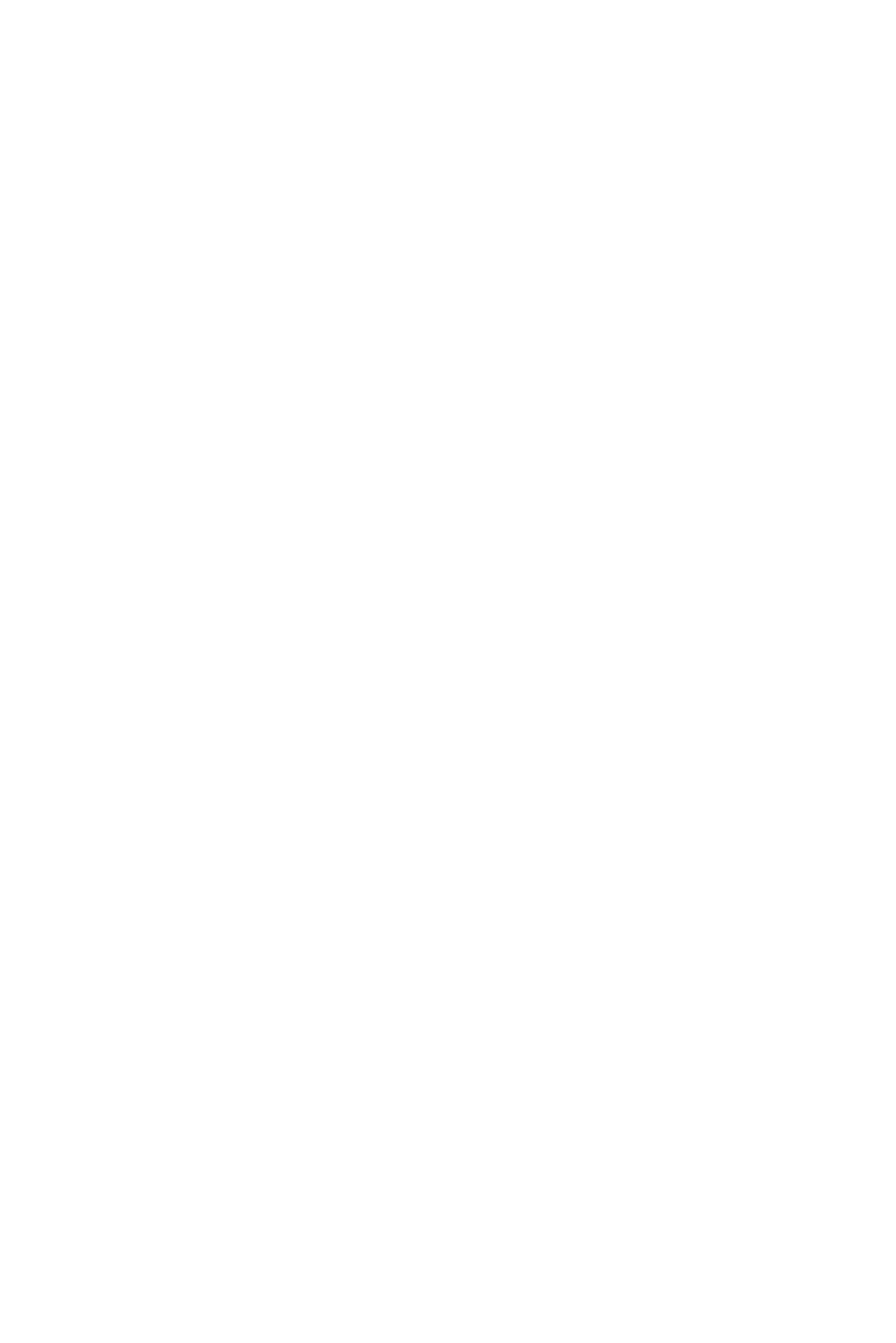# 1 THE HISTORY OF ROSÉ WINE

In the oldest written reference to winemaking, the book of Genesis records that 'Noah, a man of the soil, proceeded to plant a vineyard'. Geographically this fits in with the oldest physical remains of winemaking currently known, which are located in Georgia, north of Mount Ararat, with evidence of winemaking in large clay jars (similar to modern *kveri*), dating back to 6000 BC. His wine must have been potent stuff, as the next sentence refers to Noah's drunkenness. Since later descriptions of Mesopotamian wine do not refer to pressing the wine to extract colour and tannins, we can guess that Noah was probably fermenting the juice with the stalks, skin and pips.

Greek wine was dark, strong and drunk diluted with water to reduce the alcohol. The Romans were more sophisticated in their wine production, and appreciated different varieties and terroirs. Their complex system of pressing allowed for anything from lightly pressed to heavily extracted wines. Additional flavours, smoking, as well as diluting with water, created a wide range of styles.

In medieval Europe, the Church, especially the monasteries, kept winemaking alive. Many vineyards can trace their origins back to monastic lands. During this time, the traditions outlining which lands were best for viticulture, which for agriculture and which for grazing, were established, laying the groundwork for modern appellations. 'Wines possess different natures and virtues according to the country's diversity of climates and terroirs,' noted Nicolas-Abraham de la Framboisière, in 1669.

Wine was often made from field blends. The late-sixteenth century agriculturalist, Olivier de Serres recommended planting five or six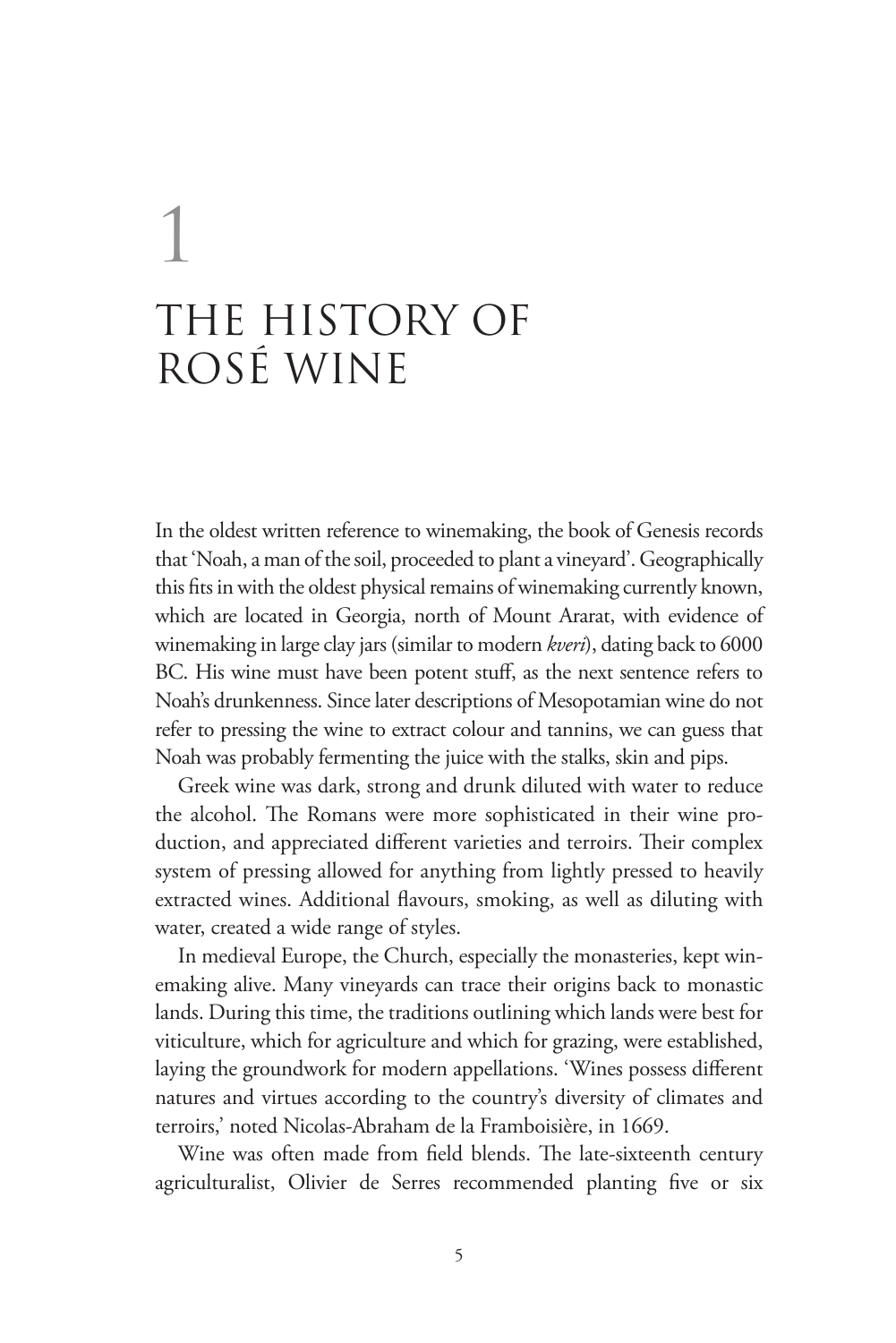varieties in the vineyards to offset the risk of crop failure or disease. These field blends did not just affect the colour. As grapes ripen differently, the harvest would have included both fully-ripe and under-ripe berries. The first would contribute fruit and sweetness, the latter, freshness and acidity.

The light red of *clairet* was undoubtedly influenced by using both dark and light-skinned grapes. This style of wine was found in many regions and was variously described as '*gros clairet*', '*clairet nouveau*' and just '*clairet*'.

A range of colours was admired. La Framboisière, in 1669, played a significant role in the identification of wines by colour and origin in his book *Les Oeuvres*. He recognized three types of wine by colour. White wine, *clairet* (which was described as *paillet* or *rougelot*), and red wine (which was *vermeil* – vermillion – or black). La Framboisière notes that, 'Clairet wine is in the middle of the two others. Which is why it excels over the others.' De Serres describes *clairet*'s colours as *rubis orientalis* (the red of the setting sun), *oeil de perdrix* (the pale pink of the eye of a dying partridge) and hyacinth pink, tending to orange.

*Clairet* that was too pale or lacked sufficient fruit and body, often in cooler regions, was topped up with red wine. These paler wines were called 'grey wine', because the colour was neither white nor red. The addition of red wine also contributed extra fruitiness. In 1755, the agronomist Sieur Liger advised that these wines were best drunk young and fresh.

Pouring weak, pale wines over the dregs of the red wine resulted in pink wines with a light flavour and strength. They were called *breuvage* or *piquette* and were reserved for the workers. In fact, their low quality and alcohol meant that they were not even taxed.

In 1851 Cyrus Redding observed the methods of vinification used to obtain the different colours. In Cahors, 'The rose-coloured wines are made with the weakest white wines upon the murk of the black wines, which are never pressed. They gain colour and strength by this operation, but are not in great esteem.' He goes on to describe the wines of Gannat, in the Allier department in central France, where they made, 'A vin gris, a grey or rather brown wine, … by leaving the must to ferment for forty-eight hours. A rose-coloured wine is also manufactured by racking it after three or four days' fermentation in the vat. This last wine is excellent, of a very agreeable taste, but, what is singular, has not yet become an article of commerce.'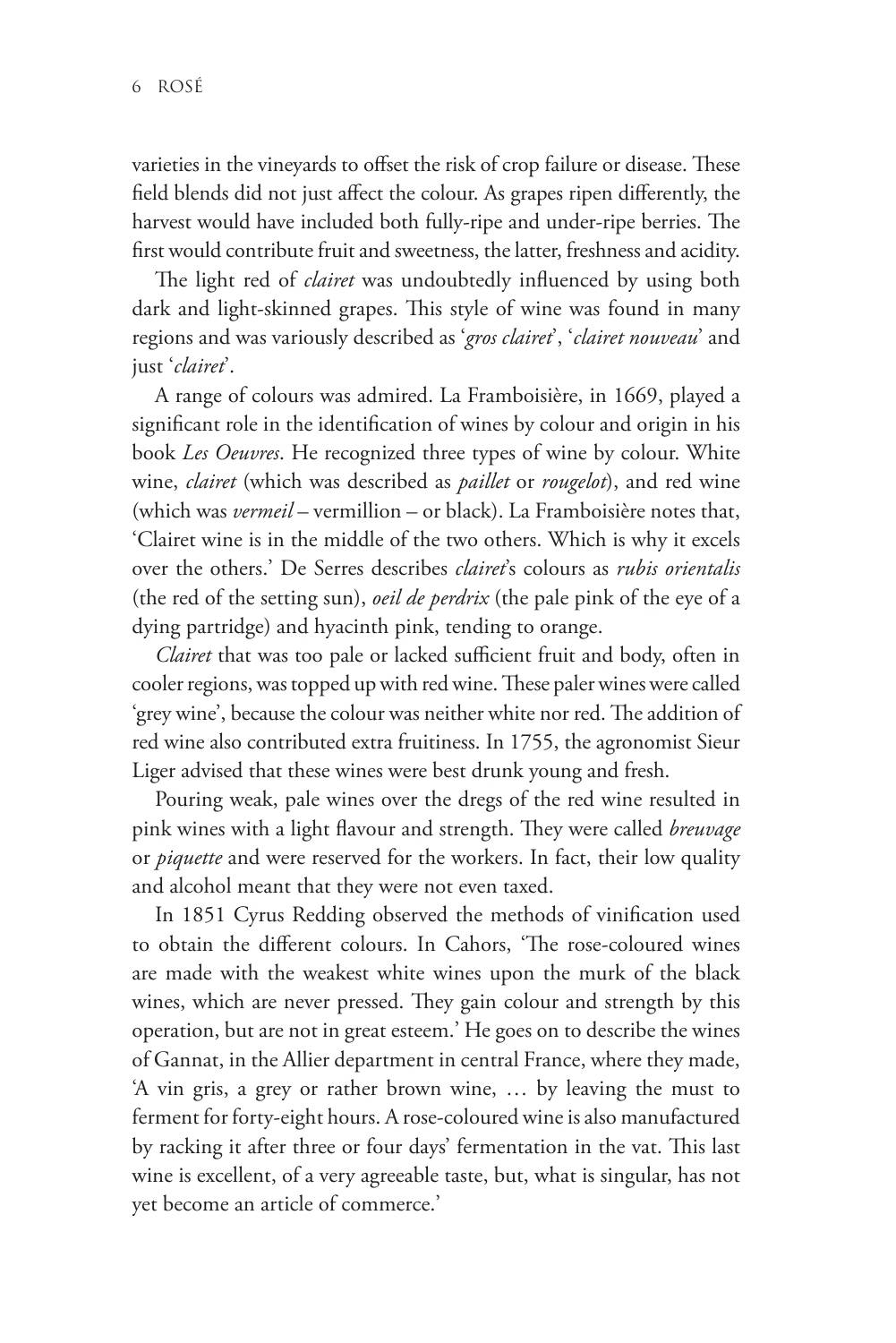Ironically, the improvements in red winemaking marked the decline in the reputation of the paler red wines, now seen as failed 'proper wine'. By 1800, Chaptal had studied which soils, exposures and extraction produced the best red wines and concluded that unripe, acidic berries, included in a bad season, destroyed the wine with their harsh malic acid. Throughout the nineteenth century, red wines were increasingly made in a deeper and more concentrated style, often by bleeding off some of the juice. These red wines, with their ageing potential, power and structure were highly regarded. The bled-off juice was used to make a pale red wine for local consumption.

At the beginning of the twentieth century, pale red rosé made up approximately 10 per cent of French wine production. The wine's pale colour was obtained by a brief maceration, technically *vin de 24 heures*  or *vin d'une nuit*. A wine halfway between pink and red, called *vin de café* was, according to Julian Jeffs (1971) 'a comparative newcomer and dates only from the 1920s. It was grown principally around Montpellier and its purpose, as its rather odd name suggests, was to produce a light style of wine that was, and is popular in some of the French cafés.'

In America, the dark pink wines of Tavel and Californian Grenachebased off-dry rosés were enjoying success. When American soldiers arrived in Europe during the Second World War, they represented a ready market for wines similar to those they knew at home. Enterprising producers Lancers and Mateus in Portugal, and Five Roses from southern Italy, made large volumes of rosé for these troops, and after the war exported their product to America.

In the 1950s, rosé was briefly fashionable in Europe and America, but continued to be regarded as a simple wine compared to red and white. *Clairet* was reinvented in 1950, Rosé d' Anjou and pink Champagne both became fashionable and the first pink Pinot Grigio was bottled in the 1950s.

By 1971, Julian Jeffs in *The Wines of Europe* was highly critical of many rosés on sale: 'Very cheap beverage pink wines are undoubtedly blended in France by wholesale merchants using a mixture of red and white wines. And one has heard terrifying references to cochineal.'

Pamela Vandyke-Price in *The Taste of Wine* (1975) noted that pink wine was: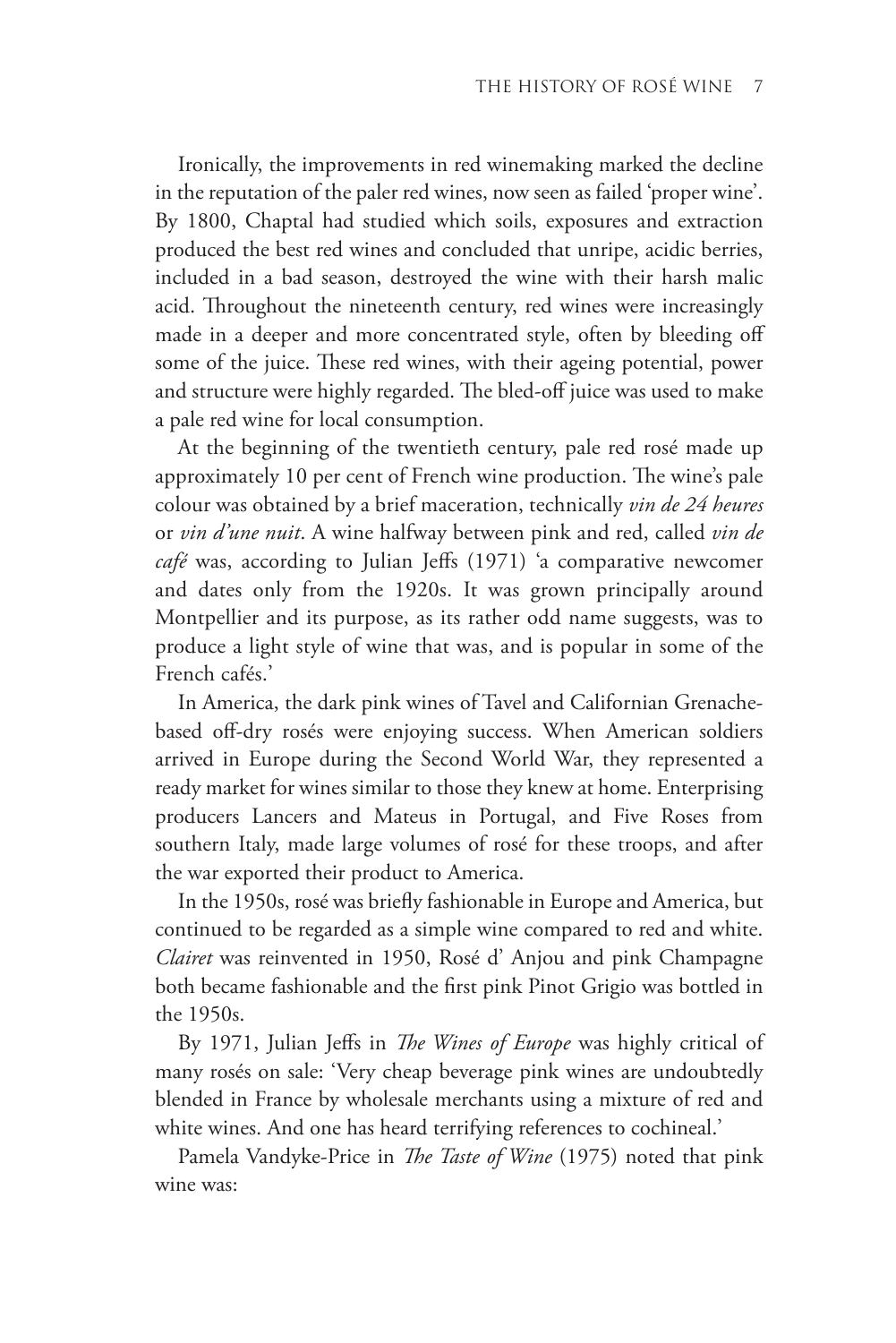*made to give pleasure in a light-hearted, undemanding way … No one, I think, has ever sat discussing a pink wine for more than a few minutes except to establish whether it is pleasant as a wine in*  its own right or as a shadow of something else that might be white *or red. Pink wines can merely be shadows of the red or white wines into which they could have been made … A well-made pink wine should have a certain balance, and the discriminating drinker will also try to gain something from the smell and the flavour of the wine … If you have previously deduced what a particular local wine may be like, you will know what to expect from a pink wine from the same area.'* 

In 1978, Jerry Mead noted a 'snob attitude' towards rosé, which was not considered worthy of serious connoisseur discussion; it was simply sweet and pretty. Eight years later, in 1986, at a tasting dedicated to rosé, Maureen Ashley MW noted in *Decanter*, 'It was both brave and forward thinking of Food and Wine from France to show the Trade and Press a wide range of rosé wines, and only rosé wines, from all over France'. It may have been a turning point in the reputation of modern rosé, as she concluded:

*We all know that rosé isn't a serious wine, don't we? Or, to be more precise, that 'serious' wine drinkers don't drink rosé. But why? Surely we haven't let the image of one brand prejudice us against any other pink (or light orange) wine. Surely we don't naively believe that because it looks pretty it can only taste 'pretty'. Surely we don't operate on the basis that pink implies an ability to decide between red and white. Yet most of the time we just don't drink rosé (or don't admit it if we do).*

The most important result of the tasting, according to Ashley, was that it proved 'that there *are* rosé wines which are *real* wines, not just things that look pretty for neophyte drinkers.'

In 1988 *The Grocer* ran a piece entitled 'Rosé: a victim of consumer ignorance'. In an interview, Janice Wilson, marketing manager at *Food and Wine from France*, said they were working on rosé's 'image problem'. With rosé regarded as simply an easy option drink, few bothered to spend time learning more. Many believed that rosé is made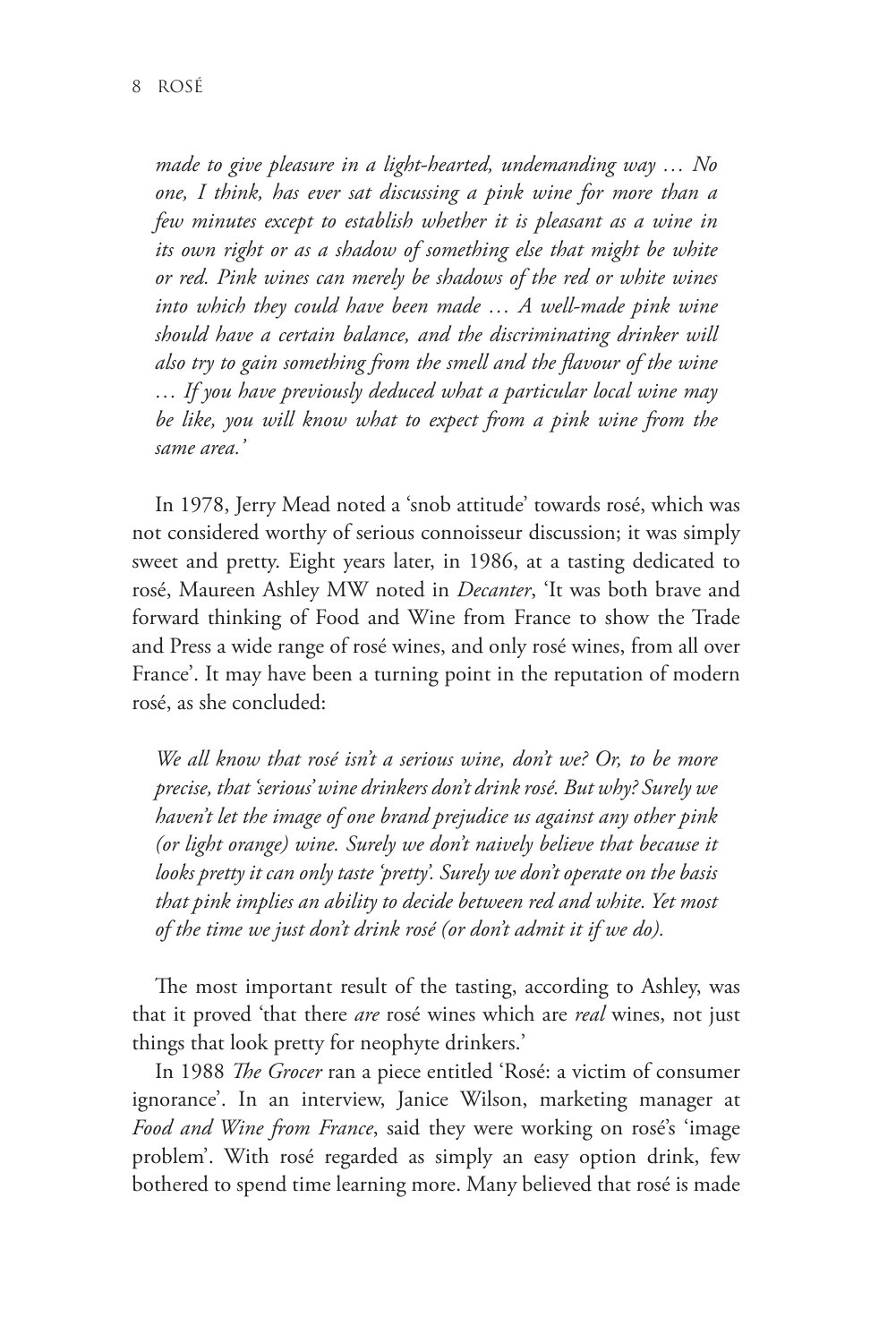by blending red and white wines. Rosés tended 'to sell in the low to mid-price range [and] developed a cheap image.' Marketing played on the image, not the quality. The retail trade was encouraged to use its imagination, using rosé's colour to make a dramatic statement. 'Rosé is a very attractive wine and if it is highlighted, prompts a good consumer response. We've already seen this happen with pink sparkling wines and Champagne. With a bit of effort, there's no reason why rosé should not be successful.'

The aim was to create a solid foundation for rosé sales, then explain regional and style variations. 'Loire rosés are more delicate while those from Provence have a much stronger character. There's a lovely variety, but we can't hit the customer with too much information for the moment.'

During the 1990s rosés started to regain their reputation, with the creation of lighter, more delicate rosés and, during the latter half of the decade, the creation of the *Centre de Recherche et d'Expérimentation sur le Vin Rosé* which, for the first time, focused research into varieties, terroir and vinification, to improve the style. The year 2007 appears to have been a turning point throughout the world, with a massive increase in production and consumption. It also marked the increase in marketing focusing on pale pink 'Provence-style' rosé and a lifestyle image of beaches, pools, glamour and millennial-girl pink fun.

This has created a Jekyll and Hyde scenario with, on the one hand, quality improving, and serious rosé (ranging from aperitif to more complex 'gastronomic' styles) emerging and on the other, the market being swamped with commercially successful pale pink, easy drinking rosé, leading to the style being frequently dismissed. It is the former style I will be concentrating on in this book.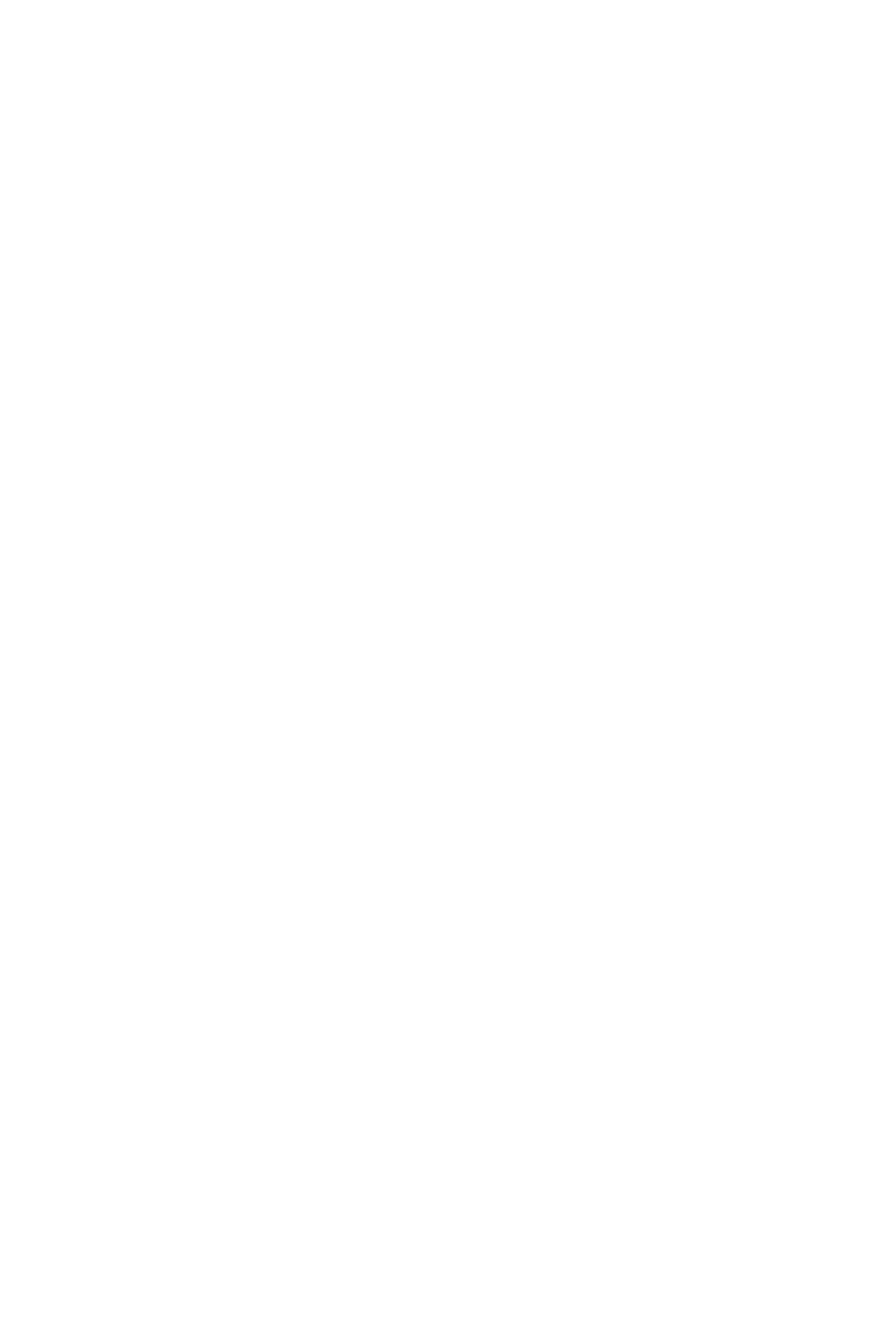# 2 VITICULTURE AND WINEMAKING

A recurring theme in my research into rosé, was that rosé appears to be more market-led than producer-led. Producers despair that consumers so often want only pale pink, delicate, fresh rosé, drunk ice-cold in hot summers; they struggle to convince the customer that the range and variety of rosé styles is as exciting as for red and white wines. Textbook descriptions of how rosé is made are confined to a classic procedure for creating this style.

It is easy to blame modern marketing for this lack of awareness of regional and historic styles, but this simplistic view of rosé wines has been around for a while. Maynard Amerine (1967) noted, in a sweeping manner that (American) rosé wines 'should be light, fruity, quickmaturing.' In 1985, Philip Jackisch in *Modern Winemaking,* defined rosés as wines made with minimal skin contact of a few hours, often just from free-run juice, depending on the variety and ripeness.

Today, reviews in magazines and papers dwell on the fresh and fruity style of rosé during the summer, enticing consumers with suggestions of barbecues, a Mediterranean diet, hot weather, beaches and swimming pools.

My original intention was to give an outline of making rosé, highlighting the range of rosé styles in terms of technique alone, leading to an understanding of how the techniques used can help to identify the many variations. Rosés are, however, changing. For some the changes are subtle, for others radical. There can be heated discussions over techniques; which are right and which wrong when making a good rosé. Traditional, modern, even experimental styles, are discussed. The renaissance of old traditions and varieties, combined with new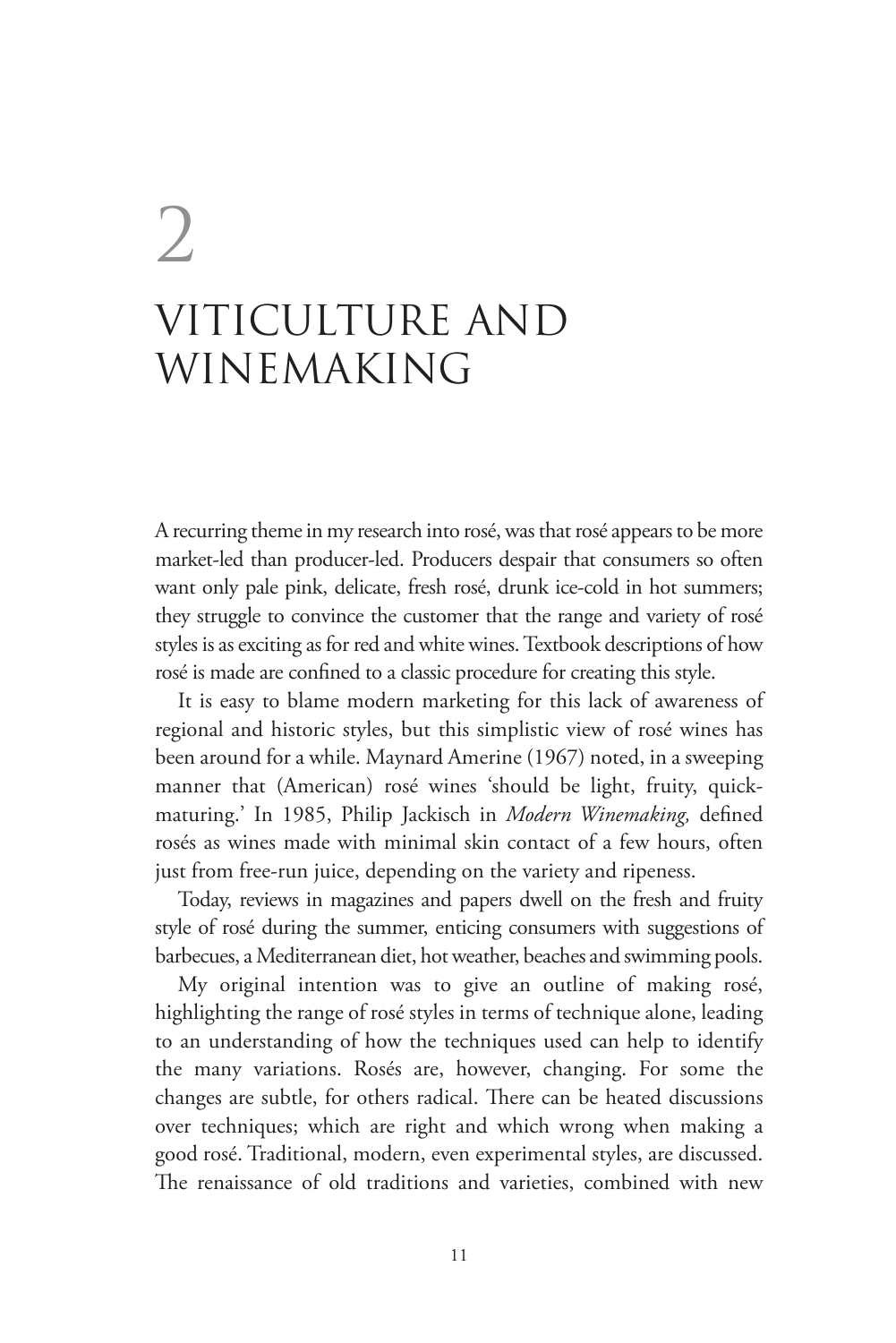innovations, is rapidly changing the spectrum of rosé styles. Many key advances of the past 30 years have radically changed, and improved, the quality of rosé winemaking.

So, instead of *clarifying* the 'What?', 'How?' and 'Why?', in researching this chapter I have opened a can of worms – differences of opinion between winemakers, consumers and the wine trade over style. Some say rosé should be nothing more than a fresh, fruity, uncomplicated wine, while others believe rosé can stretch the imagination and bring far higher complexity and quality.

# IN THE FIELD

The foundation for good wine is in the field. Rosé is no exception. This is where the strongest new trends are emerging, as producers identify the impact on rosé styles of varieties and terroirs, and is referred to more closely in the review of regional styles.

#### Site location

This can be divided into two categories: winemakers who have switched from red to rosé or make rosé bled off their red wines, and those who are planting from scratch for rosé.

In regions where vines for red wines had been planted in cooler areas, on higher altitude sites or on cooler soils, which never quite succeeded for red wine, the move to use these vineyards for rosé has been for the good. Recent comments on the rise in the share of rosé in Bandol to 70 per cent, caused concern amongst lovers of Bandol reds. Producer Eric de Saint Victor, of Pibarnon, was not alarmed. He pointed out that expanding vineyards to make more red wine had required planting in cooler plots, resulting in lighter, weaker reds. By turning these over to higher-yielding rosé, rosé is made only at the expense of poorquality reds.

Winemakers planting for rosé can consider higher-altitude and northfacing plots in warmer areas, and match vine varieties to soils. Many Mediterranean rosés come from vineyards planted at 600 metres or higher. Limestone soils give fresher acidity, while volcanic and schist soils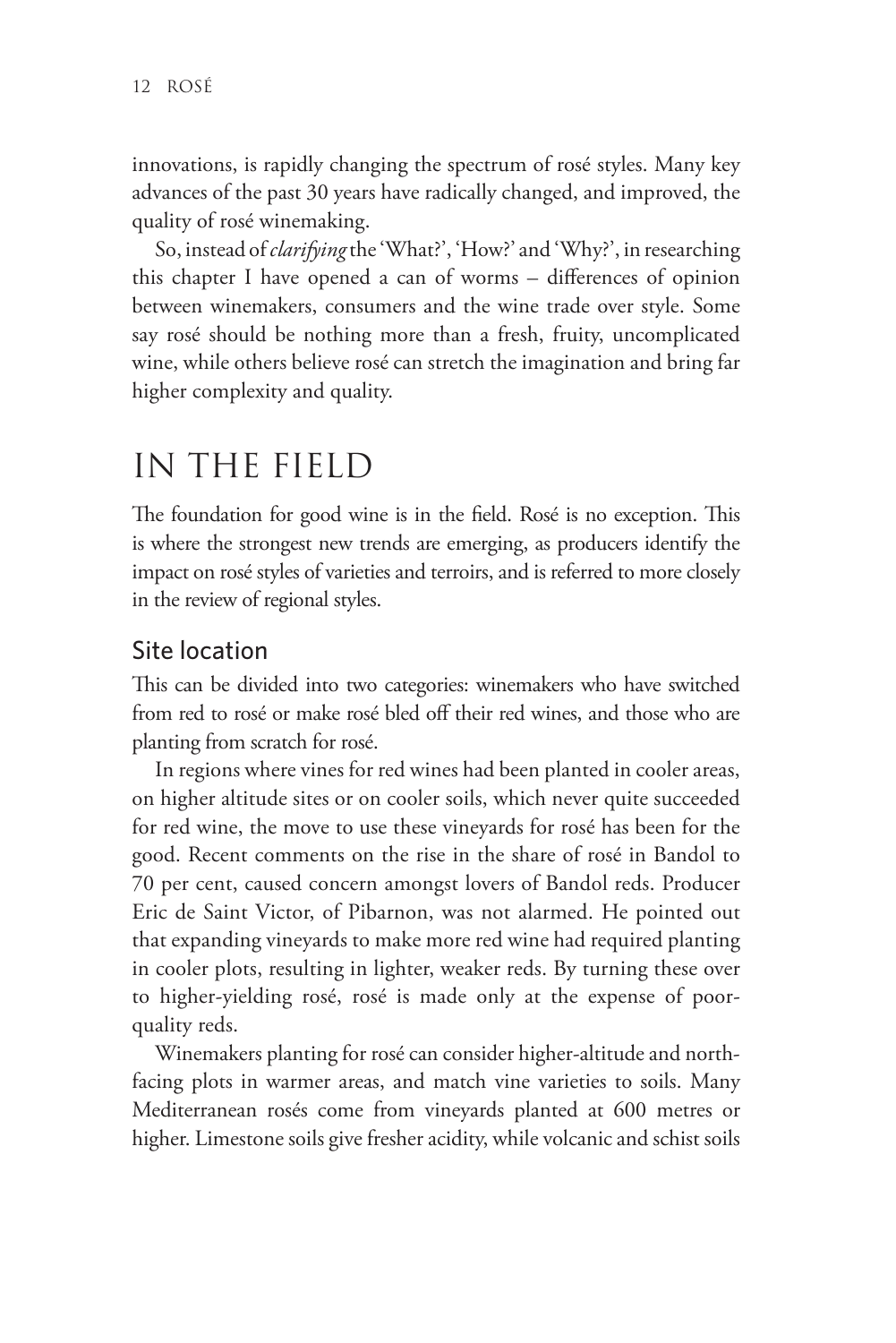provide a range of mineral characters. Sandy soils result in wines of paler colour, especially for Grenache.

Winemakers in Tavel have long used their different terroirs to create structure and complexity. Elsewhere, the impact of terroir on rosé is beginning to be appreciated. Vineyards such as the **Cave Cooperative Saint Roch Les Vignes** (www.vignerons-saint-tropez.com) in Cuers, in the region of Côtes de Provence Pierrefeu, and **Chevalier Torpez** (www.vignobles-saint-tropez.com) in Saint-Tropez, have recently been fermenting Grenache by parcel, to identify the different characteristics of the soils. The introduction in Provence of *denominations de terroir* has also highlighted the impact of soils on styles of rosé.

#### Choice of variety

As with sites, varieties used reflect whether the rosé is made by transferring from red winemaking or the variety is chosen specifically for rosé. In regions where rosé is important, such as Provence, the varieties used are generally those best suited to rosé production. There is little choice of variety when producers, responding to market demand, must use vines already planted for red wine production. Appellation rules in Europe restrict the choice to traditionally planted varieties. Producers may play safe, keeping their options open by using varieties suitable also for red wine. As usual, they must consider adaptability to climate and terroir.

Late-ripening varieties, such as Mourvèdre, need heat to open-up and provide fruit in a rosé. Paler-skinned varieties usually allow more fruit extraction without jeopardizing a lighter colour, although the range of vinification techniques available does not preclude use of darker varieties. Current research for the next generation of varieties to be planted is concentrating on disease-resistant clones and varieties adaptable to heat and drought.

#### Age of vines

Young vines are often used for fresh, fruity rosé wines in red-wine producing areas. Appellations like Bandol prohibit the use of vines of less than ten years old in reds. Often an increase in rosé production can be tied to investment in new plantings. Winemakers looking to make more complex rosés can use older vines for extra weight and complexity.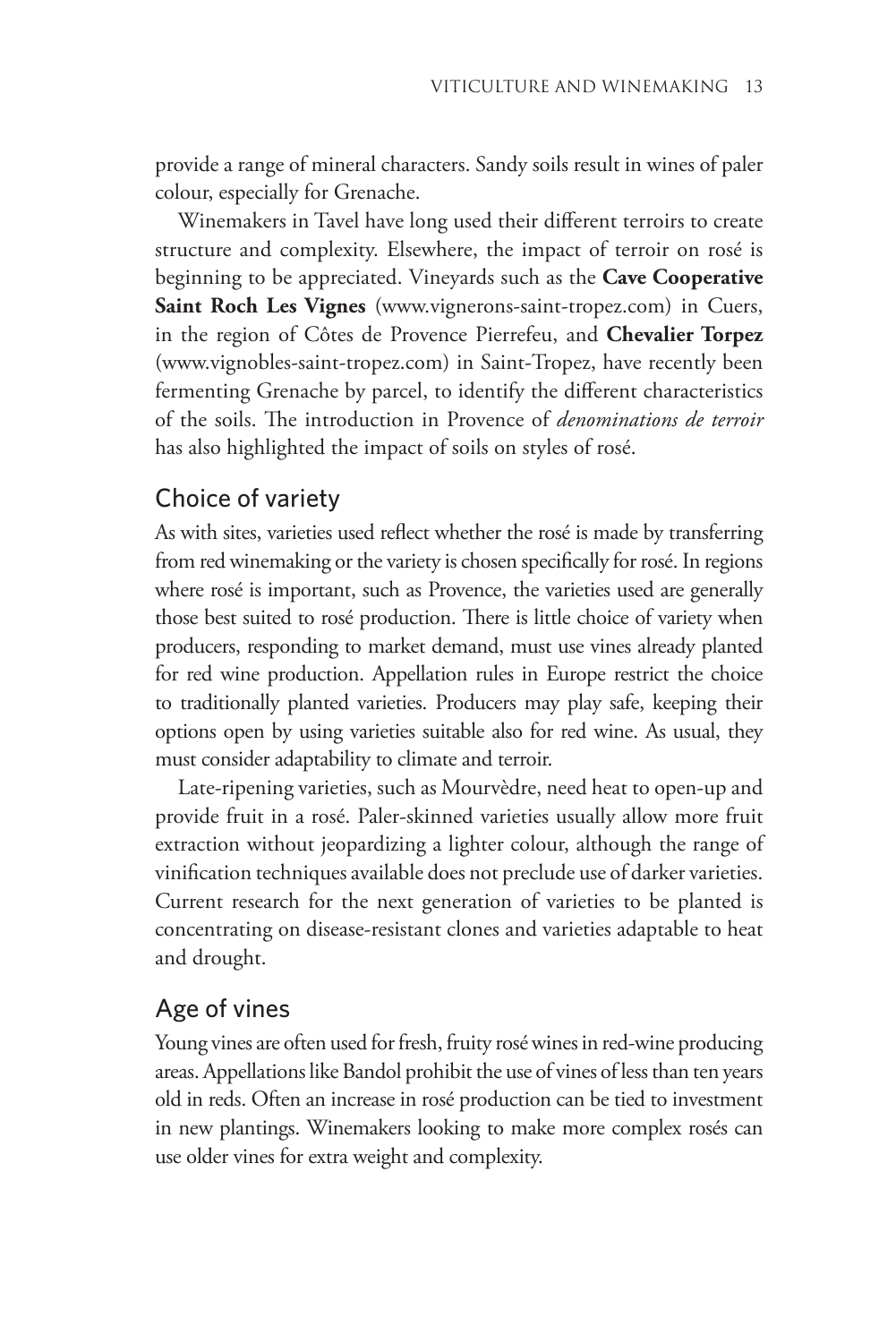### Yields

In contrast to the lower yields regarded as ideal for the greater concentration needed for red wine, higher yields are traditionally preferred for rosés to produce light and delicate wines,. This has led some to treat rosé as a cash crop. High yields, up to 50 per cent higher than for red wine, are not unusual, but these high yields also diminish the intensity of fruit and terroir flavours.

To make wine through direct pressure in a fresh and fruity style, a high leaf-to-fruit ratio is required, since this achieves a greater concentration of richness and polyphenols, adding to aromatic potential. When planning to make rosé using maceration, phenolic ripeness of the grapes is essential to avoid astringent, green flavours.

### Date of harvest

Early harvesting, between ten and twenty days earlier than for reds, creates balance of fruit and acidity, a crucial element for good rosé. Harvest a fraction too soon, to keep freshness, and the wine can be bland and lacking fruit. Harvest too late, and the wine can have fruit but lack zest, and sometimes have a bitter phenolic finish. However, if planning some maceration in the winemaking, the grapes have to be riper, to avoid extracting hard, green flavours. Correct harvest dates, blending of grapes from different harvest dates, and the use of different sites and varieties, combine to create balance. There are variations according to varieties and regions. When rosés are made using *saignée* as part of red winemaking, all grapes, implicitly, are harvested at the same time.

Depending on the style, vintage, the thickness of the grape skins, and the amount of juice, the length of time to macerate the grapes can vary from around 0 to 96 hours before bleeding the juice off the skins. However, there is no fixed amount of time and the colour of the juice must be checked every two hours.

## Method of harvesting

In warmer regions, night-time harvesting helps to preserve freshness. This is typically done by machine but, recently, manual harvesting with the help of a head torch has been introduced in Provence. Machine or manual harvesting is an ongoing matter for discussion.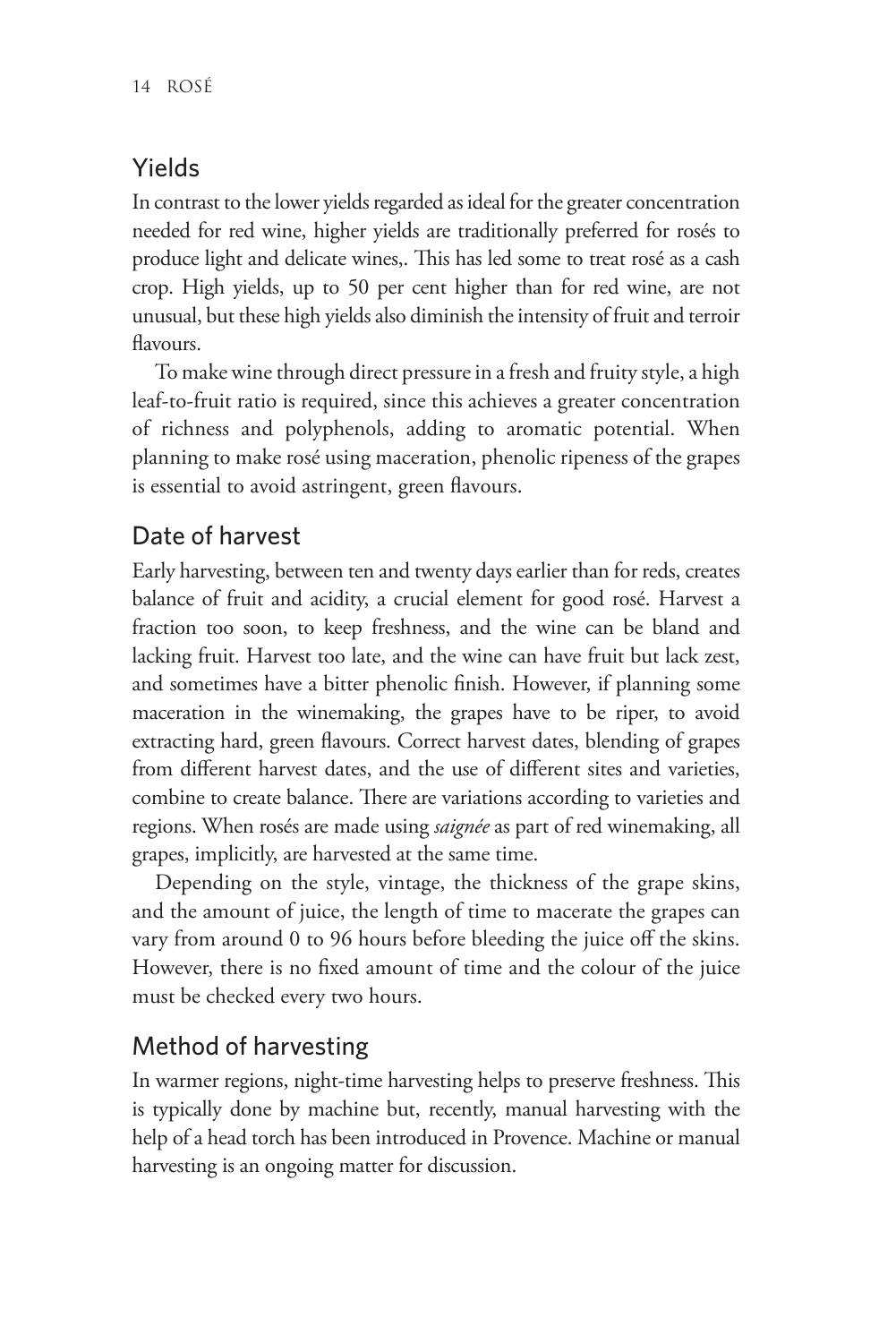Machine harvesting, introduced in the 1960s, is faster, so grapes are brought in at the moment of optimal ripeness, in the cool of the night, to a cool cellar. Machine harvesting is cheaper but can damage the grapes, especially with older machines. With state-of-the-art technology, the grapes harvested can be selected, sorted and destemmed quickly, before the fruit even enters the cellar.

Manual harvesting is slower, but more precise, and brings in the grapes intact, allowing for whole-bunch pressing. The downside is finding sufficient labour, at a moment's notice, to bring in all the grapes quickly. Régine Sumeire has manually harvested her rosé grapes, since the late 1980s, to ensure whole-bunch pressing, for greater acidity and freshness.

# IN THE CELLAR

#### Pressing

As soon as the grapes come into the cellar, they are processed. There are three ways to obtain the juice.

The free-run juice, obtained through the weight of the grapes, is runoff and fermented immediately.

Whole bunch clusters can be pressed, which Sumeire describes as being equivalent to squeezing grapes lightly in your hand, compared to pressing destemmed grapes, which is like using a liquidizer and sieve.

Or the grapes can be destemmed and crushed, freeing up the pulp, the skin, the seeds and the juices, which are collectively referred to as the 'must' before pressing.

The objective for rosé wines that are pressed directly is fast release of quality juice to obtain the best aromas without extracting colour. Companies such as Laffort strongly recommended the use of enzymes during the filling of the press. Some winemakers find this method extracts the colour too rapidly, along with undesirable aromas such as vegetal notes and skin tannins, and so eschew the use of enzymes.

Pectinase blends are available which can increase free-run juice yields, shorten press cycles and reduce phenolic extraction during pressing. Reductive handling has become an important part of rosé winemaking. Reducing the grapes' contact with oxygen produces a rosé (or white) with more freshness and varietal character. Poor